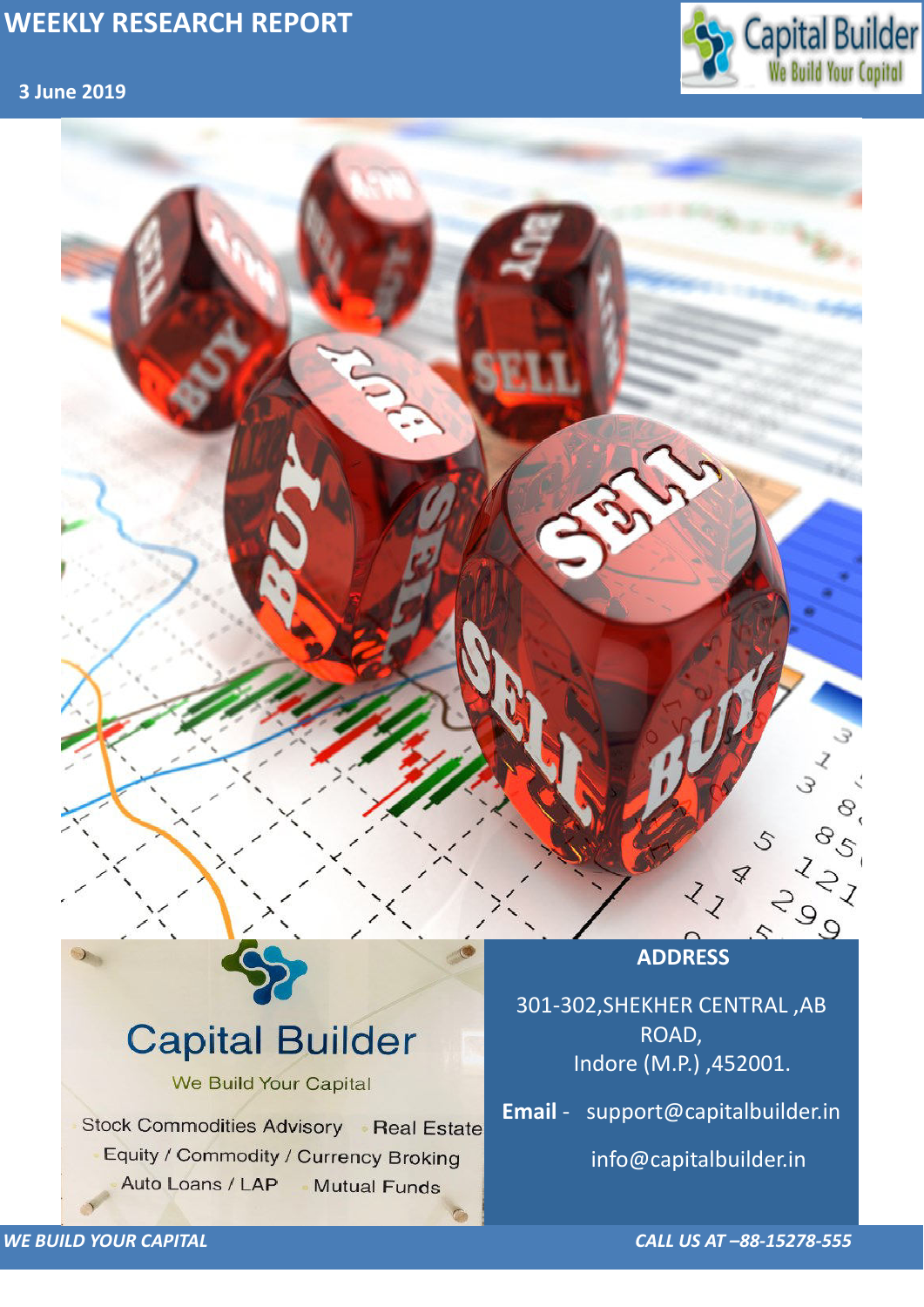



#### *WE BUILD YOUR CAPITAL CALL US AT –88-15278-555*

#### **Top stories this week**

Government expects muted growth to continue in April-June quarter of FY20

"Real" or inflation-adjusted GDP grew 6.8 percent in FY19, lower than previous year's 7.2 percent, data released by the Central Statistics Office (CSO) showed. The growth in GDP was slowest since 2014-15.

The [Union Budget](http://www.moneycontrol.com/budget-2018/) will be presented on July 5, I&B Minister Prakash Javadekar announced at a press briefing after the first Cabinet meeting concluded on May 31.

Cabinet approves extension of PM-KISAN scheme to all farmers The decision was taken in the first Cabinet meeting of the new NDA government, which came back to power, winning over 350 seats.

Rupee snaps 3-day losing streak; settles 17 paise up at 69.70 vs USD At the interbank foreign exchange (forex), the domestic currency witnessed heavy volatility. The local unit opened at 69.78 a dollar and during the day it touched a low of 69.92 and high of 69.68 amid the alloca[tio](https://api.whatsapp.com/send?text=Cabinet%20approves%20extension%20of%20PM-KISAN%20scheme%20to%20all%20farmers%20-%20https://www.moneycontrol.com/news/india/cabinet-approves-extension-of-pm-kisan-scheme-to-all-farmers-4053361.html)n of key portfolios in the newly elected government.

India's forex reserves up by \$1.99 bn to \$419.99 bn

The overall reserves had declined by \$2.05 billion to \$417.99 billion in the previous reporting week. The reserves had touched an all-time high of \$426 billion in April 2018.

Fiscal deficit lower at 3.39% in 2018-19

In absolute terms, fiscal deficit at the end of March 31, 2019, stood at Rs 6.45 lakh crore as against Rs 6.34 lakh crore in the revised estimates of Budget.

GDP growth slips to 5.8% in the last quarter of 2018-19; annual GDP at 5-year low

"Real" or inflation-adjusted GDP grew 6.8 percent in 2018-19, lower than previous year's 7.2 percent, data released by the Central Statistics Office (CSO) showed.

Oil poised for biggest monthly drop in six months on trade wars Brent futures are heading for a 10 percent slide in May and WTI for a 13 percent drop, their biggest monthly losses since last November.

Wall Street skids, jolted by Trump's surprise tariff threat on Mexico The Dow Jones Industrial Average fell 354.84 points, or 1.41%, to 24,815.04, the S&P 500 lost 36.8 points, or 1.32%, to 2,752.06 and the Nasdaq Composite dropped 114.57 points, or 1.51%, to 7,453.15.

During May series, the Nifty50 rose nearly 1.48 percent, while the S&P BSE Sensex rallied by 1.7 percent.

The final tally on D-Street – S&P BSE Sensex slipped 0.3 percent or 117

| points to 39,714 while the Nifty50 closed 23 points lower at 11,922 on |  |
|------------------------------------------------------------------------|--|
| May 31.                                                                |  |

| <b>Weekly Indices Change</b>      |              |                |                |                  |                 |  |  |
|-----------------------------------|--------------|----------------|----------------|------------------|-----------------|--|--|
| <b>INDEX</b>                      | <b>CLOSE</b> | <b>P.CLOSE</b> |                | <b>CHANGES %</b> |                 |  |  |
| <b>SENSEX</b>                     | 39714.2      |                | 39434.72       |                  | 0.71%           |  |  |
| <b>NIFTY</b>                      | 11922.8      |                | 11844.1        |                  | 0.66%           |  |  |
| <b>MIDCAP</b>                     | 15096.18     |                | 14945.24       |                  | 1.01%           |  |  |
| <b>SMLCAP</b>                     | 14867.04     |                | 14699.56       |                  | 1.14%           |  |  |
| <b>METAL</b>                      | 10756.4      |                | 10789.93       |                  | $-0.31%$        |  |  |
| <b>OIL&amp;GAS</b>                | 15734.43     |                | 15354.23       |                  | 2.48%           |  |  |
| <b>AUTO</b>                       | 18445.99     |                | 19059.9        |                  | $-3.22%$        |  |  |
| <b>TECK</b>                       | 7767.07      |                | 7498.63        |                  | 3.58%           |  |  |
| <b>BANKEX</b>                     | 35264.03     |                | 35199.19       |                  | 0.18%           |  |  |
| IT                                | 15781.62     |                | 15122.46       |                  | 4.36%           |  |  |
| <b>FMCG</b>                       | 11518.09     |                | 11560.19       |                  | $-0.36%$        |  |  |
| HC                                | 13305.06     |                | 13395.55       |                  | $-0.68%$        |  |  |
| <b>PSU</b>                        | 7825.82      | 7703.21        |                | 1.59%            |                 |  |  |
| <b>INDEX</b>                      | <b>CLOSE</b> |                | <b>P.CLOSE</b> |                  | <b>% CHANGE</b> |  |  |
| <b>DOW</b>                        | 24815        |                | 25585.7        |                  | $-3.01%$        |  |  |
| <b>NASDAQ</b>                     | 7453.15      |                | 7637.01        |                  | $-2.41%$        |  |  |
| <b>FTSE</b>                       | 7161.71      |                | 7277.73        |                  | $-1.59%$        |  |  |
| <b>NIKKEI</b>                     | 20354        |                | 21157          |                  | $-3.80%$        |  |  |
| <b>HANGSENG</b>                   | 26741.5      |                | 27180          |                  | $-1.61%$        |  |  |
| <b>Top Nifty50 Gainers Weekly</b> |              |                |                |                  |                 |  |  |

| <b>IPP INITYSY SUITERS INCENTS</b> |              |                |  |  |  |  |
|------------------------------------|--------------|----------------|--|--|--|--|
| <b>COMPANY</b>                     | <b>VALUE</b> | <b>%CHANGE</b> |  |  |  |  |
| <b>Hind. Petrol</b>                | 324.25       | $+7.28$        |  |  |  |  |
| <b>Tata Consultancy</b>            | 2,196.55     | $+7.25$        |  |  |  |  |
| GAIL (India) Ltd.                  | 361.00       | $+5.66$        |  |  |  |  |
| <b>Indian Oil Corp</b>             | 165.55       | $+5.58$        |  |  |  |  |
| <b>YES Bank Ltd.</b>               | 147.80       | $+4.67$        |  |  |  |  |
| <b>Top Nifty50 Losers Weekly</b>   |              |                |  |  |  |  |
| <b>COMPANY</b>                     | <b>VALUE</b> | <b>CHANGE</b>  |  |  |  |  |
| <b>JSW Steel</b>                   |              |                |  |  |  |  |
|                                    | 271.70       | $-5.66$        |  |  |  |  |
| <b>Tata Motors Ltd.</b>            | 172.60       | $-5.32$        |  |  |  |  |
| <b>Hero MotoCorp</b>               | 2,680.25     | $-5.24$        |  |  |  |  |
| Zee Entertainment En               | 357.45       | $-5.15$        |  |  |  |  |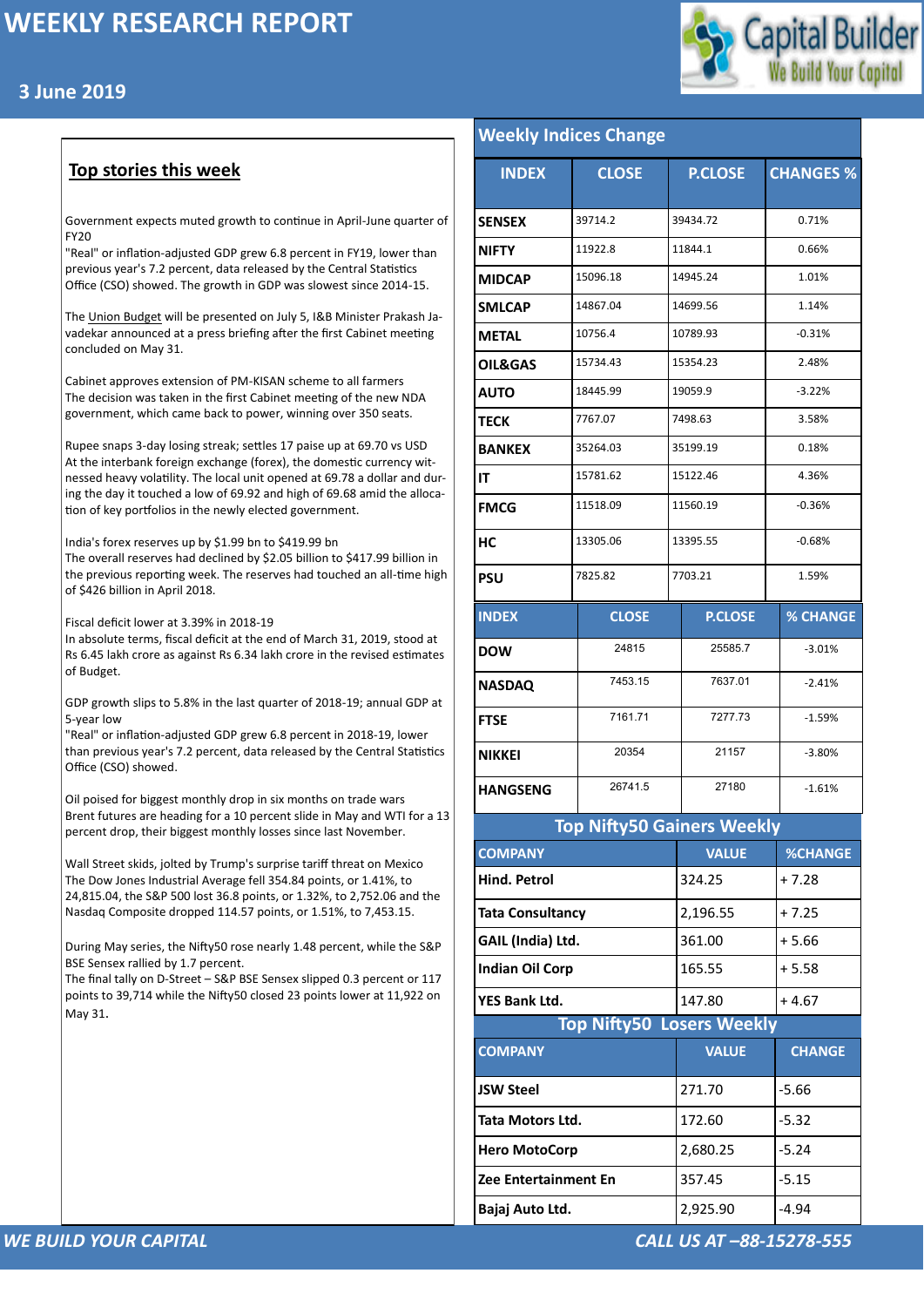

 **3 June 2019**

## **Weekly Indices Recommendation**

| <b>BANK NIFTY</b> | 29415          | 30314          | 31009         | 31908 | 32603          |
|-------------------|----------------|----------------|---------------|-------|----------------|
| <b>NIFTY</b>      | 11376          | 11611          | 11825         | 12059 | 12275          |
| <b>INDICES</b>    | S <sub>2</sub> | S <sub>1</sub> | <b>PIVOTS</b> | R1    | R <sub>2</sub> |





**STRATEGIES:-** Technically on the daily charts we see minor support on the downside for nifty 50 index lies at 11600-11550 levels, whereas minor resistance on the upside is capped around 12050-12100 levels. If nifty 50 index breaches minor support on the downside and closes below it we may see fresh break down and index can drag index towards major support on lower side around 11300-11250 and if breaches minor resistance on the upside and closes above it we may see fresh breakout and index can head towards higher levels around 12300– 12350

Currently nifty 50 index is trading above 200 days exponential moving average and suggests long term trend is bullish.

**STRATEGIES:-** Technically on the daily charts we see minor support on the downside for Nifty Bank Index lies at 30600– 30500 levels, whereas minor resistance on the upside is capped around 31700– 31800 levels. If Nifty Bank breaches minor support on the downside and closes below it we may see fresh break down and index can drag index towards major support on lower side around 31000– 30800 and if breaches minor resistance on the upside and closes above it we may see fresh breakout and index can head towards higher levels around 32500– 32600

Currently Nifty Bank is trading above 200 days exponential moving average and suggests long term trend is bullish.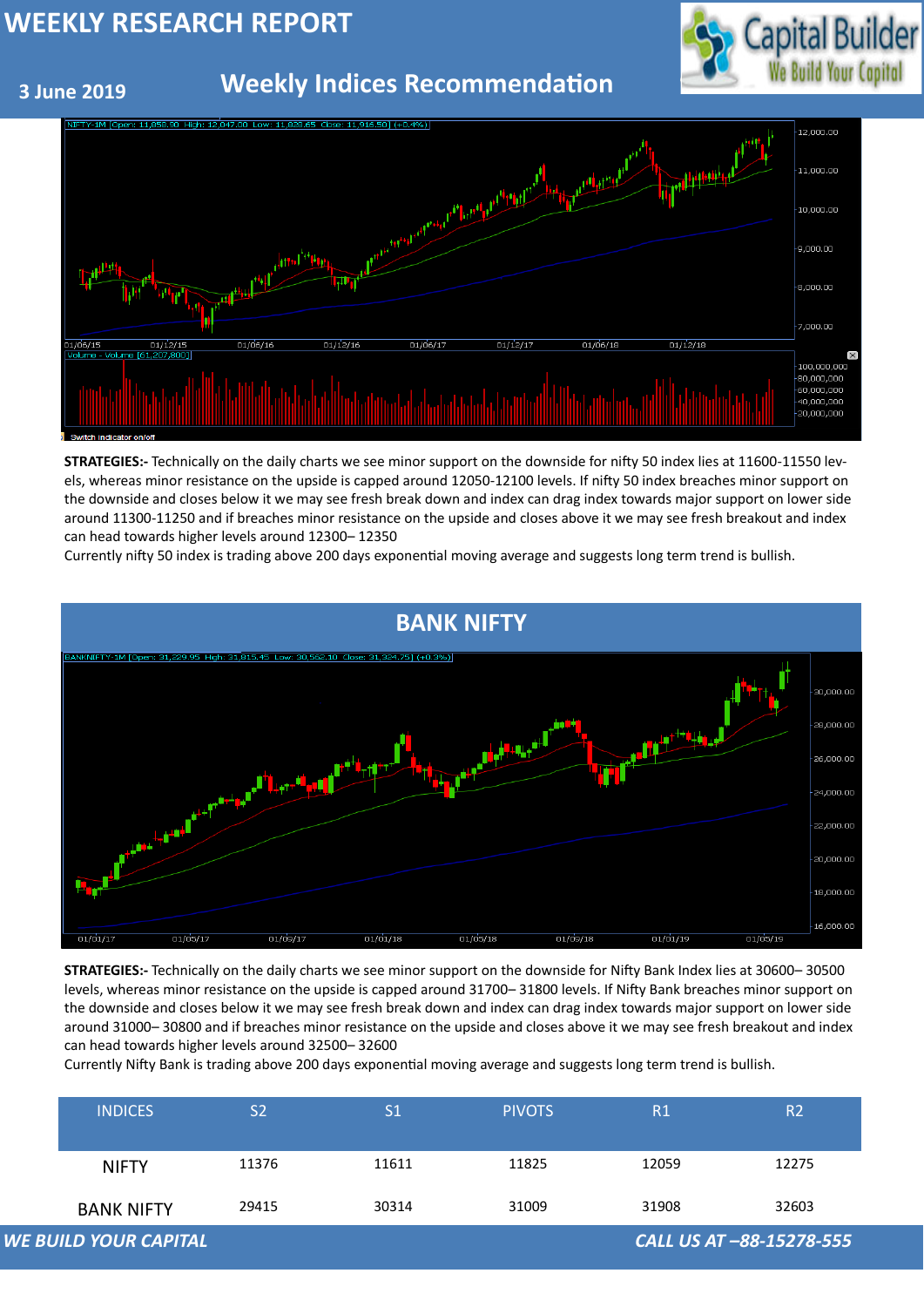

#### **3 June 2019**

## **EQUITY CASH & FUTURE**

#### **STOCK RECOMMENDATIONS [FUTURE]**

**1. UPL**

**2. ZEEL**



UPL is looking BULLISH on charts we advise you to BUY ABOVE 1005 with a stop loss 970 for the target of 1030-1060.



| <b>BTST CASH BUYING SCRIPT</b>                           |              |            |           |  |  |  |
|----------------------------------------------------------|--------------|------------|-----------|--|--|--|
| <b>SCRIPT</b>                                            | <b>LEVEL</b> | <b>TGT</b> | <b>SL</b> |  |  |  |
| <b>RELIANCE</b>                                          | 1340         | 1370-1400  | 1300      |  |  |  |
| <b>BTST FUTURES BUYING SCRIPT</b>                        |              |            |           |  |  |  |
| <b>SCRIPT</b>                                            | <b>LEVEL</b> | <b>TGT</b> | <b>SL</b> |  |  |  |
| <b>RBLBANK</b>                                           | 690          | 710-730    | 670       |  |  |  |
| <b>WE BUILD YOUR CAPITAL</b><br>CALL US AT -88-15278-555 |              |            |           |  |  |  |

ZEEL is looking Bearish on charts. We advice you to sell below 355 with a stop loss of 370 for the target of 340-320.